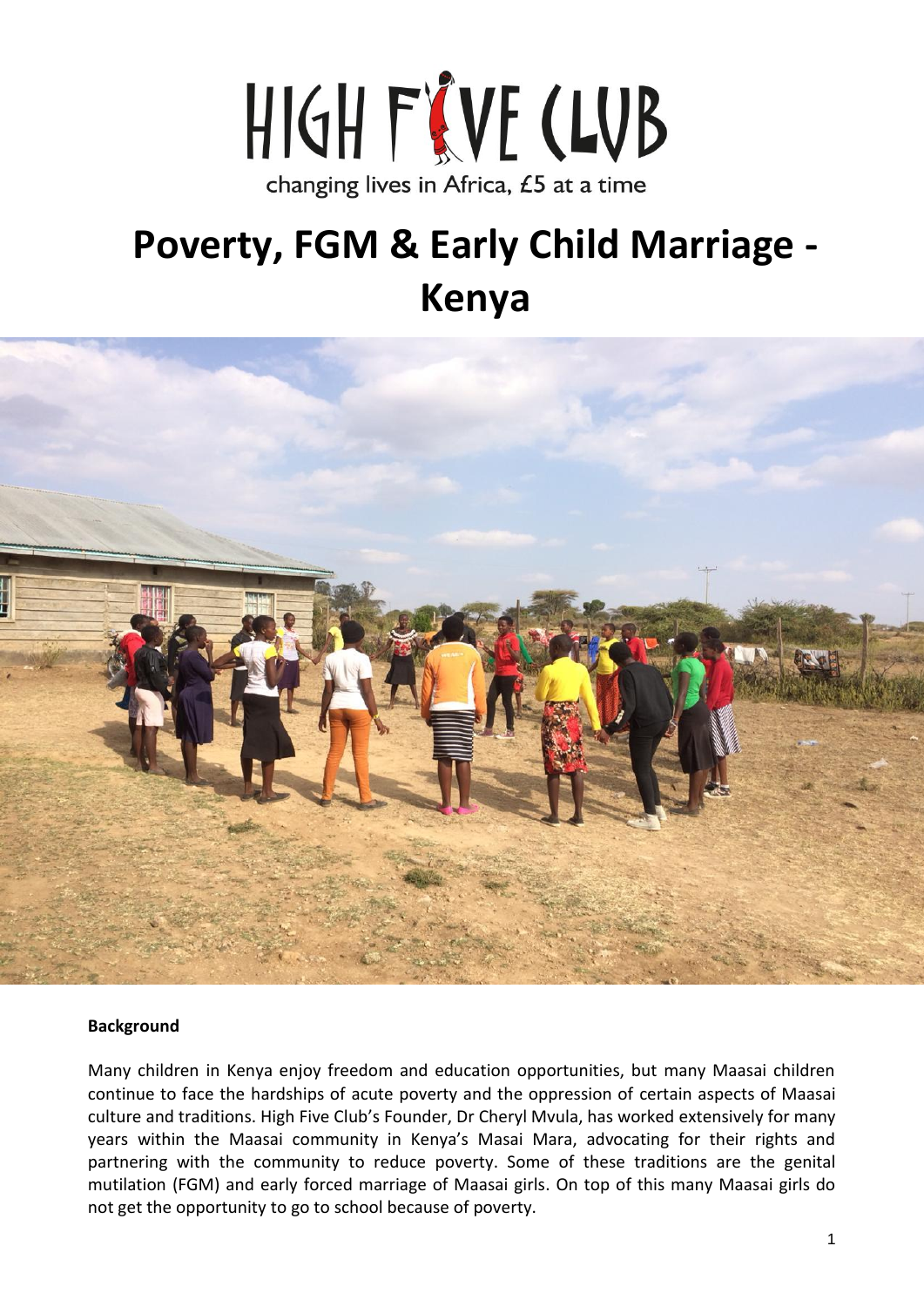# HIGH FIVE CLUB changing lives in Africa, £5 at a time

The practice of female circumcision is widespread in Kenya, with 50% of Kenyan women being circumcised. In some areas, including the Masai Mara, this percentage is much higher at 95%, with the majority of those circumcised being young girls aged between 10 and 15 years.

FGM is carried out for a variety of reasons. In some places, it is the belief that girls must be cut to control their libido. In others, it is the perception that intact girls are dirty or ugly, or that cutting is a prerequisite for marriage. Despite many arguing that it is a cultural rite of passage, it is a violation of human rights that both physically and psychologically damages females and causes reproductive health issues, acute urinary tract infections, complications in childbirth and even death.

Despite the majority of Kenyans agreeing that female circumcision is no longer a necessity, it is still a cultural practice that some communities are not ready to abandon. In the traditional Maasai

culture, the value of a girl is dowry (bride price) and it is only by undergoing FGM that girls are released into the 'marriage market'. In the end, it is usually the suitor with the highest number of goats and cows, regardless of their age, who gets the girl.

High Five Club members have previously supported the equipping of the **Maasai Girls Refuge Centre** in Narok with essential furniture and other items to provide a safe environment for girls escaping FGM and early child marriage.

This refuge, run by the Maasai



Evangelistic Association (MEA), provides safe shelter for 36 Maasai girls who are afraid to go home in the school holidays because of the very real threat to them of FGM and early child marriage. MEA also sponsors these girls through school, along with other girls in the Maasai community who because of poverty cannot go to school.

**High Five Club Support:** We have joined hands with MEA to contribute towards the school fees of some of the Maasai girls in the MEA school sponsorship programme. Education is key to ending the cycle of poverty these girls are born into, and with an education these girls are able to stand up for their right not to be forced into early child marriage or undergo FGM. High Five Club members provided £530 to MEA towards their school sponsorship programme in 2021. This support has helped girls like Kanoi, Florence, Soila, Nashipae and Esther whose stories follow.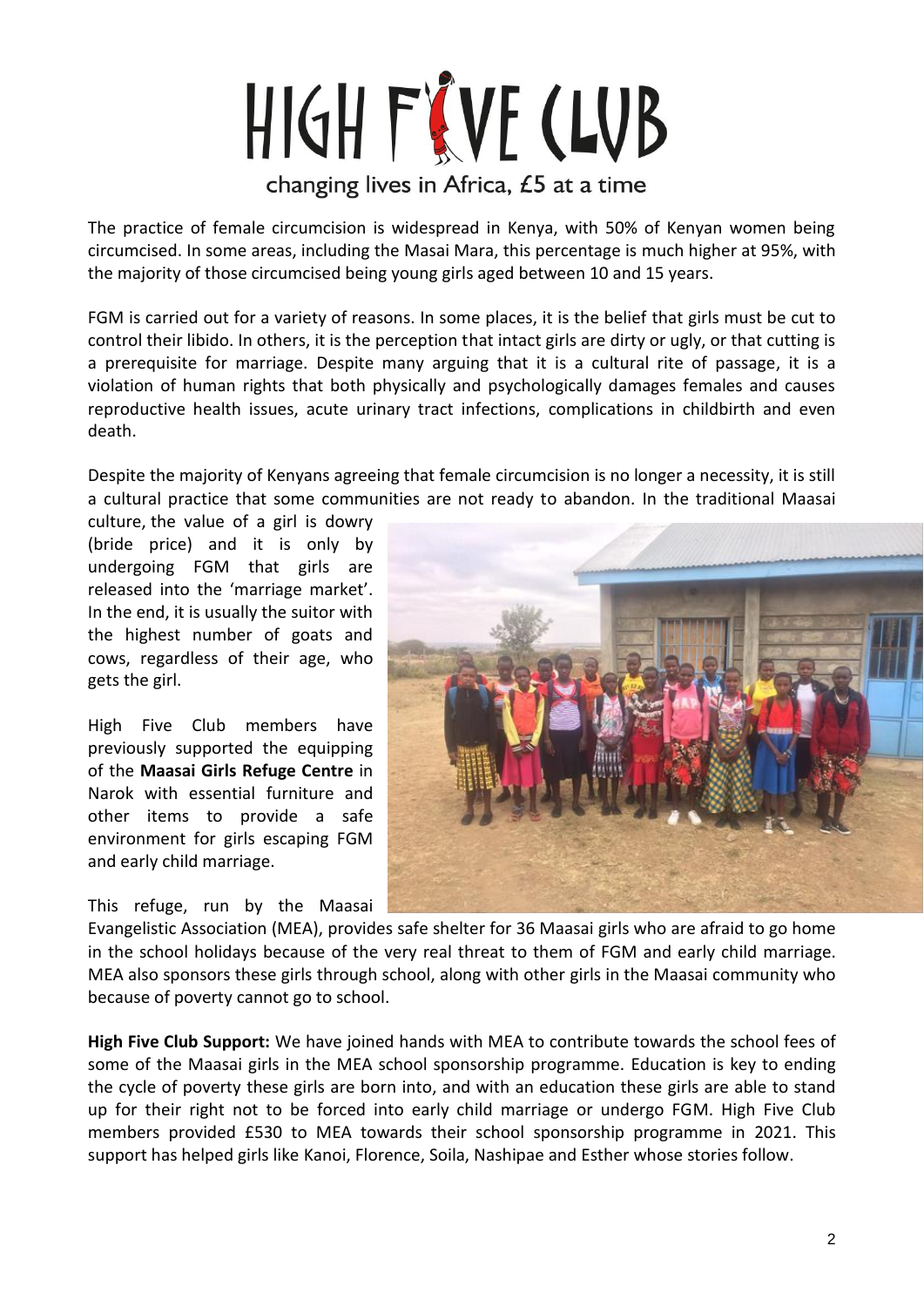# HIGH FIVE CLUB changing lives in Africa, £5 at a time



### **Kanoi (age 15)**

Kanoi is one of thirty children born to her father and his four wives. Kanoi's parents are illiterate and unemployed, and the family relies entirely on the income one mother earns selling firewood. Though one of Kanoi's sisters enrolled in Grade 1, three of her older sisters never had the chance to go to school. Instead, they were married off between the ages of 13 and 15. As the only breadwinner in the family, Kanoi's mother struggled to pay her school fees whilst raising children and caring for her husband, who is chronically ill. However, with an MEA sponsorship, Kanoi has avoided the fate of her older sisters and been guaranteed an education—an education that will help her take control of her life and improve the lives of her family members and avoid her parents needing to 'sell' her off for early marriage.



### **Florence (age 16)**

Florence comes from a polygamist family. Her father has 5 wives and 35 children. Florence is the youngest of her mother's 10 children. She did well in Primary School and was accepted to Secondary School along with two of her step sisters. Her father favoured the other two sisters and refused to pay her school fees. He told her to wait her turn, when his situation allows him to pay her school fees. Then the drought came and he lost a lot of cattle and decided to have her undergo FGM and early marriage. Local Chief Caro (a female chief from Ilbissil area) arrived during the negotiation of marriage, just in time to rescue Florence. Chief Caro decided to take her to MEA who accepted her into the sponsorship programme.

#### **Soila (age 12)**

Soila has three brothers and one sister. Her mother is the main provider of the family doing laundry work around the town. Soila's father has become a burden to the family with alcoholism and leaves the task to his wife to feed the family. Soila has been in and out of school, as her mother struggled to pay her school fees and has often been sent home from school for lack of school fees. Her mother knows that her children must be educated in order to stop the cycle of poverty in their family. Very determined, she came to the MEA office in Narok, many miles from where they live, at least twice a month for almost a year, to see if there was any opening in MEA's sponsorship programme for Soila. MEA was finally able to accept